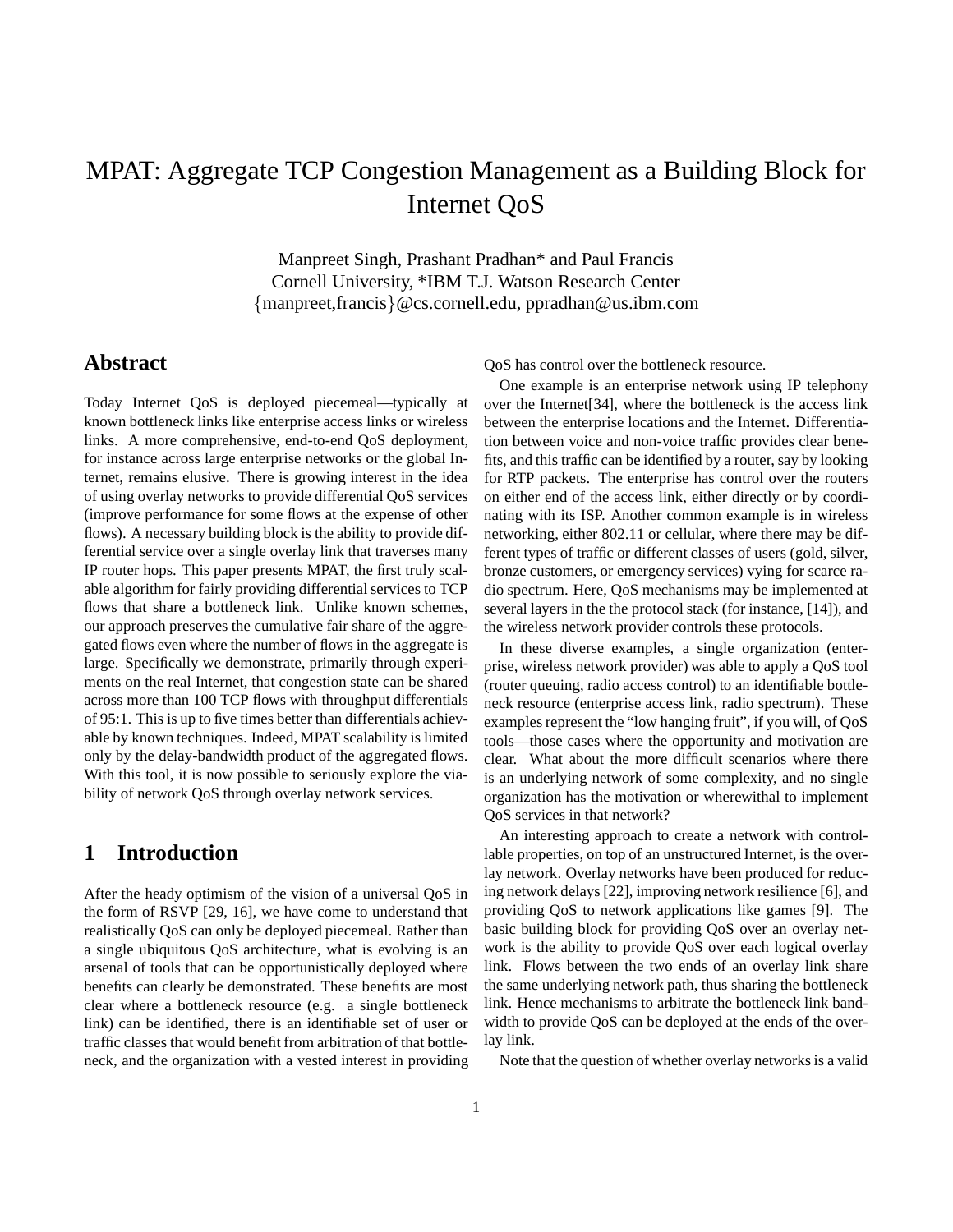approach to providing QoS is an open question, and this paper does not answer that question. In particular, if the overlay changes the characteristics of the individual TCP flows that pass through it, and if multiple overlays try to "compete" under these circumstances, then the overlays may lose their effectiveness, or worse may destabilize the Internet. What is clear, however, is that if we are to make progress in understanding what can legitimately be achieved with overlays, we need to understand the characteristics of a single hop in the overlay. More specifically, in order to co-exist with Internet traffic (and with other similar overlays), such a QoS mechanism should satisfy certain properties. We state these properties below, assuming there are  $N$  flows belonging to an overlay using a logical overlay link.

- *Fairness:* The overlay flows should not steal bandwidth away from other flows (overlay or non-overlay) sharing the same bottleneck. In particular, other TCP or TCPfriendly flows using that bottleneck link should get the same bandwidth as they would with  $N$  standard TCP flows using the overlay. This requirement ensures that the overlay's QoS mechanism is "transparent" to the background flows.
- *Utilization:* The overlay flows should be able to hold the fair share of the bottleneck link bandwidth entitled to them. In particular, the total bandwidth available to the overlay's flows should be equal to the total fair share of N TCP flows. This ensures that the overlay flows do not lose bandwidth to the background traffic.
- *Scalability:* The above properties should hold for large values of N.

The key technical contribution of this paper is an aggregate TCP congestion management scheme that scales well by the number of flows in the aggregate (we have demonstrated up to N=100), that provides large differentiation ratios (we have demonstrated up to 95:1), and that does so fairly. We call the scheme MPAT, for Multi-Probe Aggregate TCP, because it maintains an active AIMD loop (i.e. a "probe") for every TCP flow in the aggregate. This can be contrasted with mulTCP[3], which tries to obtain N fair shares by running a single, more aggresive AIMD loop. A secondary contribution of this paper is to provide more experimental data and insights on the existing schemes (primarily mulTCP). Even though the scalability and stability of mulTCP is known to be limited, we feel it is important to provide this data for two reasons. First, contrasting MPAT with mulTCP allows us to clarify and verify our intuitions as to why MPAT performs well. Second, mulTCP, in spite of its stated limitations, is nevertheless still being proposed for overlay QoS [9] and so can be considered the incumbant. Thus it is important to make more direct comparisons between MPAT and mulTCP.

The rest of this paper is organized as follows. Section 2 discusses the existing techniquesto provide QoS to TCP or TFRC flows over a single path or bottleneck link, and demonstrates that they fall short of meeting the desirable criteria for such a QoS mechanism. Section 3 presents the proposed aggregate TCP approach in detail. Section 4 presents a detailed performance evaluation of MPAT using experiments in controlled settings as well as over the Internet, and compares MPAT with proposed techniques. Section 5 concludes the paper, detailing our key findings.

# **2 Existing Approaches**

One class of approaches (e.g. pTCP [32]) that provide network QoS in a best-effort network, try to open extra simultaneous TCP connections, instead of a single connection, to give more bandwidth to an application. By contrast, MPAT does not create extra TCP connections. It tries to provide relative QoS among only the TCP flows that the applications normally create. The resulting behavior of schemes like pTCP is clearly not desirable, and in fact CM[2] proposes to explicitly forbid this kind of behavior by using one active AIMD loop (i.e. one congestion "probe") for multiple flows between two given endpoints. Further, this approach does not scale to higher performance ratios between flows, since a large number of flows active at a bottleneck lead to significant unfairness in TCP [38]. Of course, the scalability of both MPAT and pTCP is limited by the delay-bandwidth product of the aggregated flows. But pTCP would reach this limit much before MPAT. As an example, we later show in Section 4.5 (using experiments on the real Internet) that MPAT can give 95 times more bandwidth to one application over another using only three TCP connections. On the other hand, schemes like pTCP would need to open 95 parallel TCP connections for this.

Key et. al. [5] propose to set different 'flow control' limits for various flows in order to provide different bandwidth to each flow. Please note that such schemes can only give lower bandwidth to a flow (as compared to its fair share), thus violating the *utilization* condition described in Section 1.

TCP Nice [26] is a way of providing only two-level QoS, while our scheme can provide multi-level QoS. TCP Nice can only give lower bandwidth to the background traffic. It cannot give higher bandwidth to the more critical traffic. We want to design a system that can give more bandwidth to one TCP flow at the expense of lower bandwidth to another flow, in such a way that the sum total of the bandwidth that the two flows get is same as the fair share of two TCP flows.

The idea of providing performance differentiation between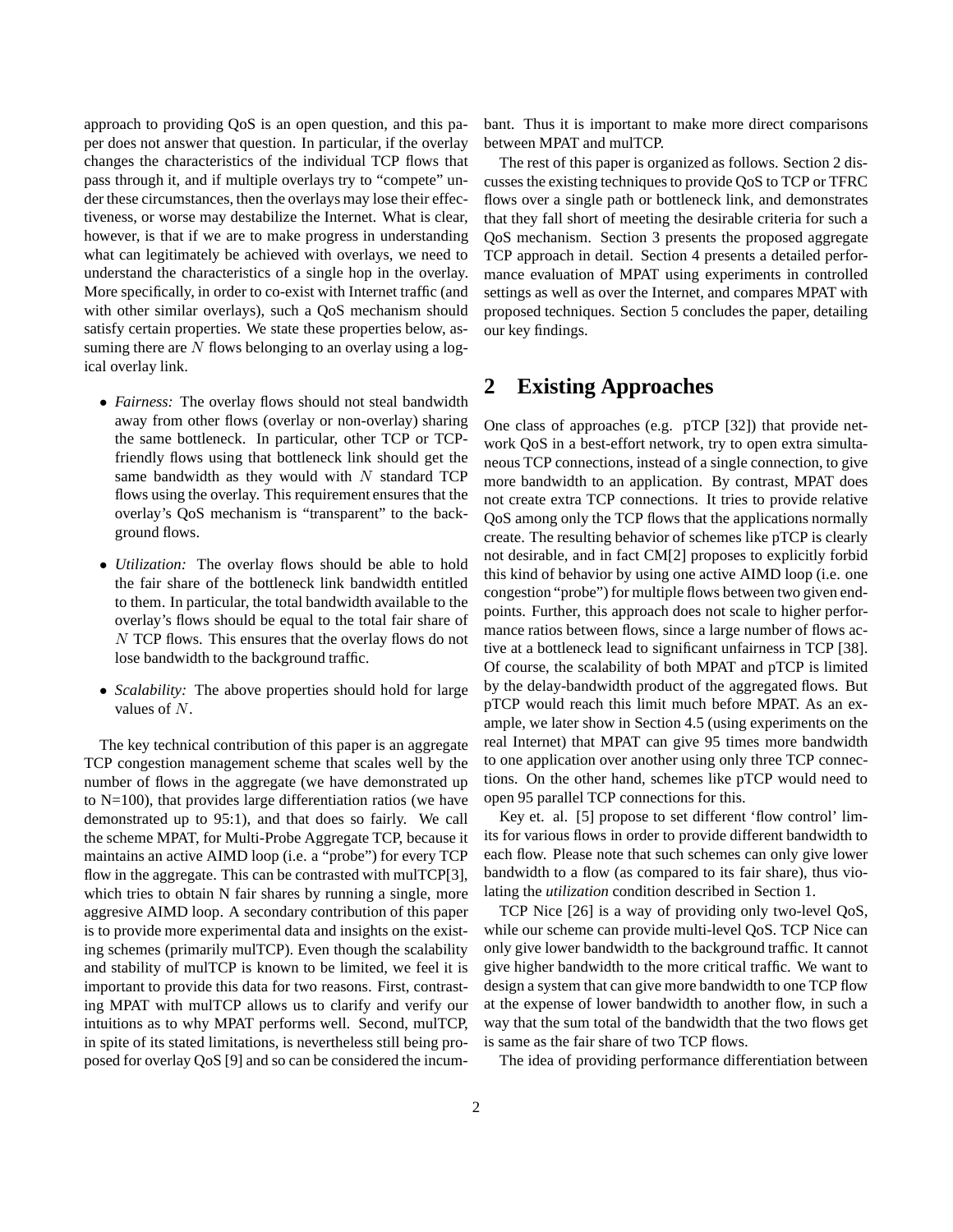TCP flows sharing a path has been discussed in the context of aggregate congestion management approaches [10, 7] like TCP Session [1, 4], Congestion Manager (CM) [2, 13], TCP Trunking [21], A TCP trunk is a TCP connection between two routers, which is shared by multiple TCP flows active between the two routers. The end-to-end flows terminate at the end points of the trunk, where data from all the flows is buffered. The bandwidth available on the trunk is the bandwidth available on the TCP trunk, which evolves using the standard TCP AIMD[30, 31] algorithm. The data from various TCP flows can then be sent over the trunk according to any chosen scheduling policy. CM[2] is a congestion management scheme that provides unified congestion management to TCP as well as non-TCP flows, decouples congestion control from reliability, and ensures that end-points of a connection cannot hog more than their fair share of network bandwidth by opening multiple connections between them. CM defines an aggregate (termed "macroflow") as a set of TCP flows between a source and a destination host (termed "microflows"). Both CM and TCP Session keep one AIMD bandwidth estimation loop active per aggregate, and hence the bandwidth available to the aggregate is that entitled to one TCP flow. Microflows can share this bandwidth according to any chosen scheduling policy. Thus, in case of a logical overlay link, flows between the endpoints of the link could be aggregated into a CM macroflow or a TCP trunk, and performance differentiation could be provided between them.

However, by virtue of using one AIMD loop per trunk or per CM macroflow, both TCP Session and CM, in their current form, do not satisfy the *utilization* requirement. If N flows constitute an aggregate (trunk or macroflow), and the aggregate shares a bottleneck link with  $M$  background flows, then with equal sharing within the aggregate, the share of the bottleneck link bandwidth received by the aggregate's flows is  $1/(N(M + 1))$ . If the N flows compete for bandwidth like standard TCP flows, each of the flows would be entitled to a share of  $1/(M+N)$ . This has also been mentioned in Chapter 7 of [1].

The above problem could be addressed by using a variant of the AIMD loop that acts like  $N$  TCP flows, as proposed in [1]. When a TCP flow has a bottleneck link where the loss probability p characterizes the congestion state at the link, TCP's AIMD algorithm allocates the flow a bandwidth given  $\sqrt{\frac{\alpha}{\beta} * (1 - \frac{\beta}{2})}$ . To achieve performance differentiation among by  $B = K/(RTT * sqrt(p))$  [19], where K is proportional to these flows, one possible approach is to play with the parameters  $\alpha$  and  $\beta$  in the AIMD algorithm. This is the approach used by mulTCP [3]. The idea behind mulTCP is that one flow should be able to get N times more bandwidth than a standard TCP flow by choosing  $\alpha = N/2$  and  $\beta = 1/2N$ .

Thus, the congestion window increases by N (as opposed to 1) when a congestion window worth of packets is successfully acknowledged. Losses leading to fast retransmit cause the window to be cut by  $(1 - \beta)$ , and losses leading to a timeout cut down the window to 1. Analytically, a mulTCP flow achieves a bandwidth N times that of a standard TCP flow experiencing the same loss rate. It is thus possible for CM or TCP trunking to use one mulTCP AIMD loop per aggregate to address the utilization problem. An equivalent TFRC [23] variant of mulTCP exists, where the throughput equation of mulTCP can be used in conjunction with a TFRC rate adjustment loop. A TFRC variant of mulTCP is used by OverQoS[9] to estimate the bandwidth entitled to  $N$  TCP flows on a logical overlay link.

Note however, that the loss process induced by a single mulTCP flow is quite different from that generated by  $N$  independent TCP flows. Hence, it is not clear if a mulTCP flow, especially for large  $N$ , would continue to behave like N TCP flows in the network. Also note that the 'amplitude' of mulTCP's AIMD control loop increases with  $N$ , leading to an increasingly unstable controller as N grows. This is in contrast to N control loops of N independent TCP flows, where each has a small amplitude and thus tends to be more stable. This also has implications for a TFRC variant of mulTCP, since for large N, the analytically derived bandwidth equation of mulTCP may not represent the actual bandwidth consumed by a mulTCP flow.

Further, it has been noted in [3] that a mulTCP flow cannot act exactly like N independent TCP flows because timeout losses force the entire mulTCP window to be cut down to 1, whereas with  $N$  independent TCP flows, such a loss would cut down only one TCP connection's window to 1. In [3], it is shown that this limits the value of  $N$  for which a mulTCP flow can achieve as much bandwidth as  $N$  independent TCP flows (the recommended value for  $N$  is 4 [8]).

The above discussion indicates that QoS approaches based on mulTCP may not meet the fairness and utilization requirements for large  $N$ , in turn violating the scalability requirement. In the remaining part of this section, we experimentally investigate this hypothesis.

We conducted experiments on the Emulab network testbed at University of Utah [11] over an emulated link of bandwidth 90Mbps and RTT 50msec. We ran a mulTCP flow along with 10 standard TCP flows through the same bottleneck link. To create a mulTCP connection equivalent to  $N$  TCP flows, we set the additive increase factor  $(\alpha)$  and multiplicative decrease factor ( $\beta$ ) such that  $\frac{\alpha}{\beta} = N^2$  [37, 36, 32]. We performed all our experiments with two sets of parameters:  $\alpha = N$  (i.e.  $\beta =$ 1/N), and  $\alpha = \sqrt{N}$  (i.e.  $\beta = N^{-1.5}$ ). We used a TCP-SACK based implementation of mulTCP.

Figure 1(a) shows how the achieved bandwidth ratio be-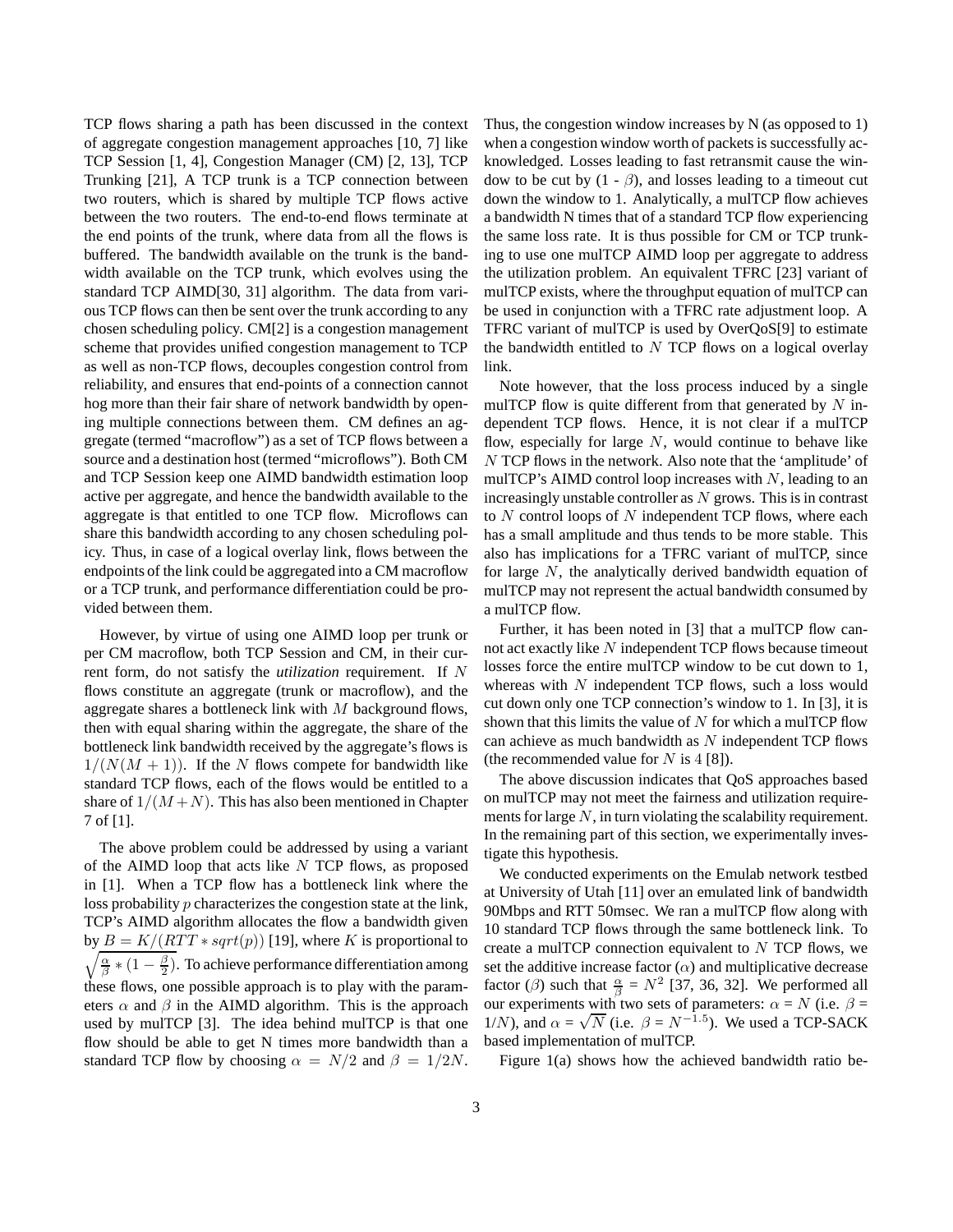tween mulTCP and a standard background TCP flow varies with N. Figures 1(b) and 1(c) show the corresponding number of fast retransmits and timeouts seen on the mulTCP flow. Note that for large  $N$ , due to multiple losses within the same window, fast retransmit does not trigger, causing a large number of timeout-induced window resets. The result is that mulTCP's achieved bandwidth ratio flattens out for  $N > 20$ for  $\alpha = \sqrt{N}$ , and actually falls for  $\alpha = N$ .

The 45−degree line in figure 1(a) represents the ideal achieved bandwidth ratio for a given choice of  $N$ . Note that for small values of  $N$ , mulTCP's achieved bandwidth ratio lies above this graph, indicating that mulTCP is more aggressive than N TCP flows to the background TCP flow.

Figure 2(a) shows how the mean and variance in the bandwidth achieved by mulTCP varies with  $N$ . Note that the variance increases with N, till it eventually flattens out together with the bandwidth. This increased variance is a manifestation of the increasing instability of the modified AIMD controller. Note that even though mulTCP's achieved bandwidth flattens out for large  $N$ , figure 2(b) shows that the background TCP flow is also not able to get the remaining bandwidth, as its throughput also flattens out. The result, as shown in figure 2(c), is a loss of utilization of the bottleneck link. The reason for this behavior is also an increased number of timeouts both for mulTCP and for background TCP traffic, induced by mulTCP's aggressive control loop for large N.

To analyse the behavior of multiple virtual overlay links using mulTCP, we measured the bandwidth distribution achieved between two mulTCP flows with  $N = N_1$  and  $N = N_2$ . As shown in table 1, the achieved bandwidths are not in the ratio  $N_1/N_2$ . This suggests that the interaction between two control loops, both with large amplitudes, does not lead to the ideal bandwidth distribution. The fairness of the bandwidth distribution tends to be much better with identical control loops, as used by standard TCP flows. Moreover, the utilization of bottleneck link (given by  $B_1 + B_2$ ) keeps decreasing with larger values of  $N_1$  and  $N_2$ .

Finally, we study the behavior of a TFRC flow using mulTCP, to verify if the slower responsiveness and averaging effects of TFRC mitigate some of mulTCP's problems for large  $N$ . In this experiment, 5 mulTCP TFRC flows run simultaneously with 5 background TCP flows. Each mulTCP TFRC flow uses the mulTCP bandwidth equation, and a measurement of the loss probability, to adjust the sending rate in response to loss events. Table 2 shows the average bandwidths achieved by a mulTCP flow compared to a TCP flow and their ratio, for varying  $N$ . Note that the ratio grows much faster than  $N$ , which indicates that the mulTCP TFRC flows aggressively take bandwidth away from background TCP flows as N increases.

The above analysis shows that beyond small values of  $N$ ,









Figure 1: As N increases, due to multiple losses within the same window, fast retransmit does not trigger, causing a large number of timeouts, and hence limiting the scalability of the mulTCP scheme.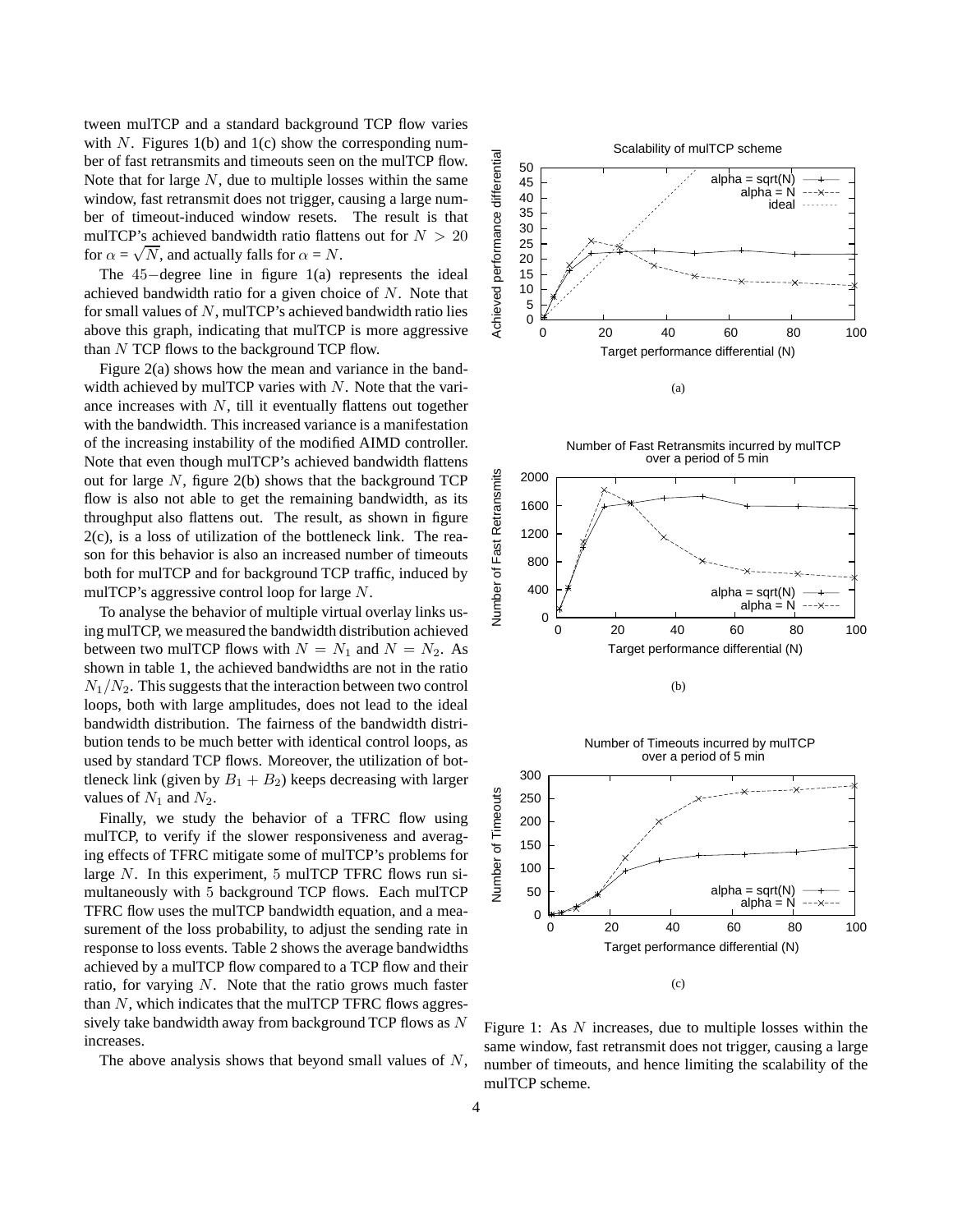

(a)



(b)



Figure 2: As N increases, variance of a mulTCP flow keeps increasing, and the total link utilization decreases.

| $N_1$ | $N_2$ | $B_1$  | B <sub>2</sub> | $B_1/B_2$ |  |
|-------|-------|--------|----------------|-----------|--|
|       |       | (KBps) | (KBps)         |           |  |
| 4     | 1     | 3990   | 498            | 8.01      |  |
| 9     | 1     | 5519   | 392            | 14.07     |  |
| 16    | 1     | 6091   | 307            | 19.84     |  |
| 25    | 1     | 5907   | 280            | 21.09     |  |
| 9     | 4     | 4876   | 1795           | 2.72      |  |
| 16    | 4     | 5156   | 1320           | 3.91      |  |
| 16    | 9     | 4340   | 2833           | 1.53      |  |
| 25    | 4     | 5596   | 1171           | 4.78      |  |
| 25    | 9     | 4082   | 2618           | 1.56      |  |
| 25    | 16    | 2925   | 2264           | 1.29      |  |

Table 1: Table showing the bandwidth obtained by two mulTCP flows running simultaneously through the same bottleneck link over Emulab network.

| N  | <b>TFRC</b> | TCP    | TFRCITCP |  |  |
|----|-------------|--------|----------|--|--|
|    | (KBps)      | (KBps) |          |  |  |
| 5  | 1857        | 350    | 5.3      |  |  |
| 7  | 2078        | 166    | 12.5     |  |  |
| 8  | 2153        | 101    | 21.3     |  |  |
| 9  | 2196        | 63     | 34.8     |  |  |
| 10 | 2223        | 37     | 60       |  |  |
| 20 | 2230        | 22     | 101      |  |  |
| 30 | 2247        | 13     | 172      |  |  |
| 40 | 2254        | 7      | 322      |  |  |

Table 2: Table showing the bandwidth obtained by TFRC(+mulTCP) connections along with standard TCP connection.

mulTCP does not provide an adequate solution to the problem of creating an N-TCP abstraction. In particular, QoS schemes based on mulTCP do not satisfy the scalability requirement. In the next section, we present an aggregate congestion management scheme that satisfies the fairness, utilization as well as scalability requirements mentioned in section 1.

# **3 QoS through aggregate congestion management**

# **3.1 An illustration using two flows**

Before we discuss how our MPAT scheme exactly works, let us start with a simple example. Consider the following scenario: we have two TCP flows running simultaneously between the same end-hosts, thus sharing the same bottleneck link and ex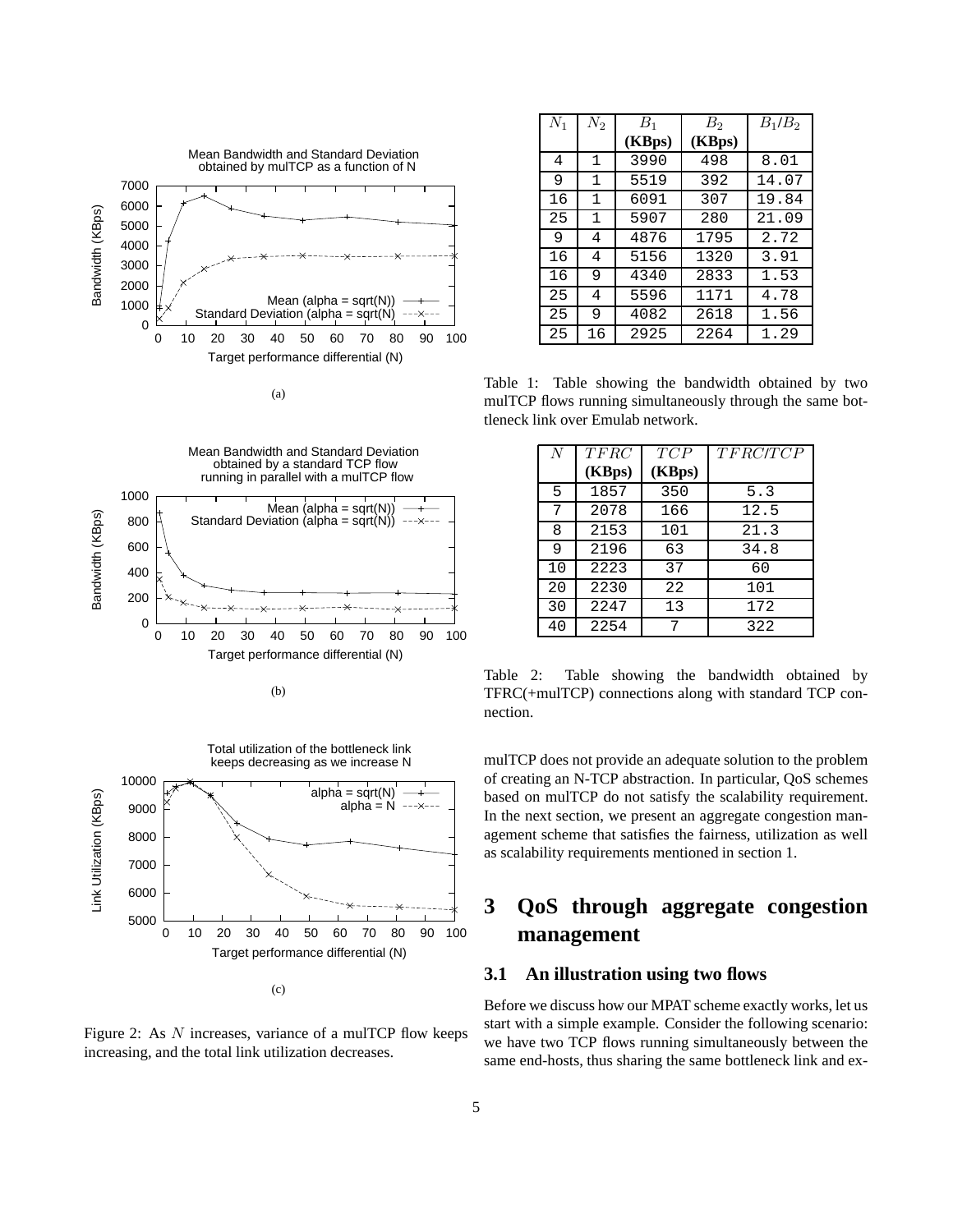periencing similar delay. For ease of illustration, we refer to the first flow as the *red* flow and the second flow as the *blue* flow.  $<sup>1</sup>$ </sup>

Our goal is to provide performance differentation among these two flows under the following constraints: Firstly, we should not affect other background flows running in the network at the same time (in terms of bandwidth, delay, loss rate, etc). This is referred to as the *fairness* property in Section 1. Secondly, the sum total of bandwidth acquired by the red flow and the blue flow should be equal to the fair share of two standard TCP flows going through the same bottleneck link at the same time. This is referred to as the *utilization* property in Section 1. The reason this problem is hard is that the fair share of a TCP flow keeps changing dynamically with time, depending upon the number of background flows going through the bottleneck link, and the end-hosts do not have an explicit indication of the amount of such cross-traffic.

Suppose we want to apportion the available bandwidth <sup>2</sup> among these two flows in the ratio 4:1. Assume that the congestion windows for each of the two flows is 5. Thus, the network allows us to send 10 packets every Round Trip Time (RTT). In the case of standard TCP, we would have sent 5 red packets and 5 blue packets every RTT. But the network does not really care how many red and blue packets we actually send, as long as the total number of red and blue packets is 10. If we *aggregate* the congestion information of both these flows at the end-host (the sender side), we can transmit 8 red packets and 2 blue packets every RTT, thus giving four times more bandwidth to the red flow over the blue flow. This would also make sure that we do not hurt the background traffic at all.

The above step allows us to split the instantaneous bandwidth among the two flows in the ratio 4:1. But will we be able to achieve that over a long period of time? The answer is NO, and the reason is as follows. Since the probability of each packet getting dropped in the network is the same, the red flow would experience a higher loss rate than the blue flow. This would force the red flow to cut down its congestion window more often than the blue flow. In the long run, the total bandwidth acquired by the two flows would be much less than the fair share of two TCP flows, thus violating the *utilization* property.

To overcome this problem, the fundamental *invariant* that we try to maintain at all times is that *the loss rate experienced by each congestion window should be the same as in standard TCP*. Standard TCP sends data packets, and receives congestion signals (either explicitly in terms of ECN, or implicitly in terms of duplicate acks, fast retransmissions, timeouts, etc) back from the receiver. If we had used standard TCP for each of the two flows, both the red window and the blue window would (on an average) experience equal number of congestion signals. In order to maintain this property, we first separate reliability from congestion control, as proposed in CM[2]. Next, we decouple the actual growth of congestion window from the identity of the flow whose packets advance the congestion window.

In the above example, when we get 8 red acks, we send three of these to the blue congestion window. In other words, we assign 5 acks to the red window, and 5 to the blue window  $(3 \text{ red} + 2 \text{ blue})$ . This ensures that each of the two congestion windows experiences similar loss rate, even though we can split the available bandwidth in the ratio 4:1. Please note that since we separate reliability from congestion control, it is the red flow that is responsible to maintain the reliability of each of the 8 red packets (in terms of buffering, retransmission, etc). When we get 8 red acks, we separate each of them into 'reliability ack' and 'congestion signal'. For the purpose of reliability, we send each of the 8 red acks to the red flow. But for the purpose of congestion control, we apply only 5 of these red acks to the red window, and apply rest 3 to the blue window. This ensures that the sum total of bandwidth acquired by both the flows is equal to the fair share of two TCP flows, thus satisfying the *utilization* property.

## **3.2 The general case**

A source of N TCP flows sharing a bottleneck link is entitled to a total share of the link bandwidth given by the sum of the fair shares of each of the  $N$  TCP flows. The source should thus be able to arbitrate this total share among the  $N$  flows according to their performance requirements. Each TCP connection opened by an application has a corresponding control loop which uses the AIMD algorithm to adjust its congestion window in response to feedback from the network. The key idea behind our aggregate congestion management scheme is to *keep as many AIMD control loops active in the network as the number of TCP flows in the aggregate*, but to decouple application flows from their congestion windows. We call this scheme MPAT, for Multi-Probe Aggregate TCP, to emphasize the fact that we keep  $N$  AIMD control loops (i.e. "probes") active.

Thus, in an aggregate of  $N$  flows, the  $N$  application data streams are decoupled from the  $N$  congestion windows that are each evolving using the AIMD algorithm. The  $N$  AIMD control loops allow us to hold the fair share of  $N$  TCP flows, while an additional step of mapping application packets to congestion windows allows us to arbitrate the aggregate band-

<sup>&</sup>lt;sup>1</sup>Please note that in contrast to schemes like pTCP, we are not intentionally opening these flows in order to hog more network bandwidth. These are the fbws that applications normally create.

<sup>&</sup>lt;sup>2</sup>In this example, by 'available bandwidth', we refer to the fair share of two TCP fbws.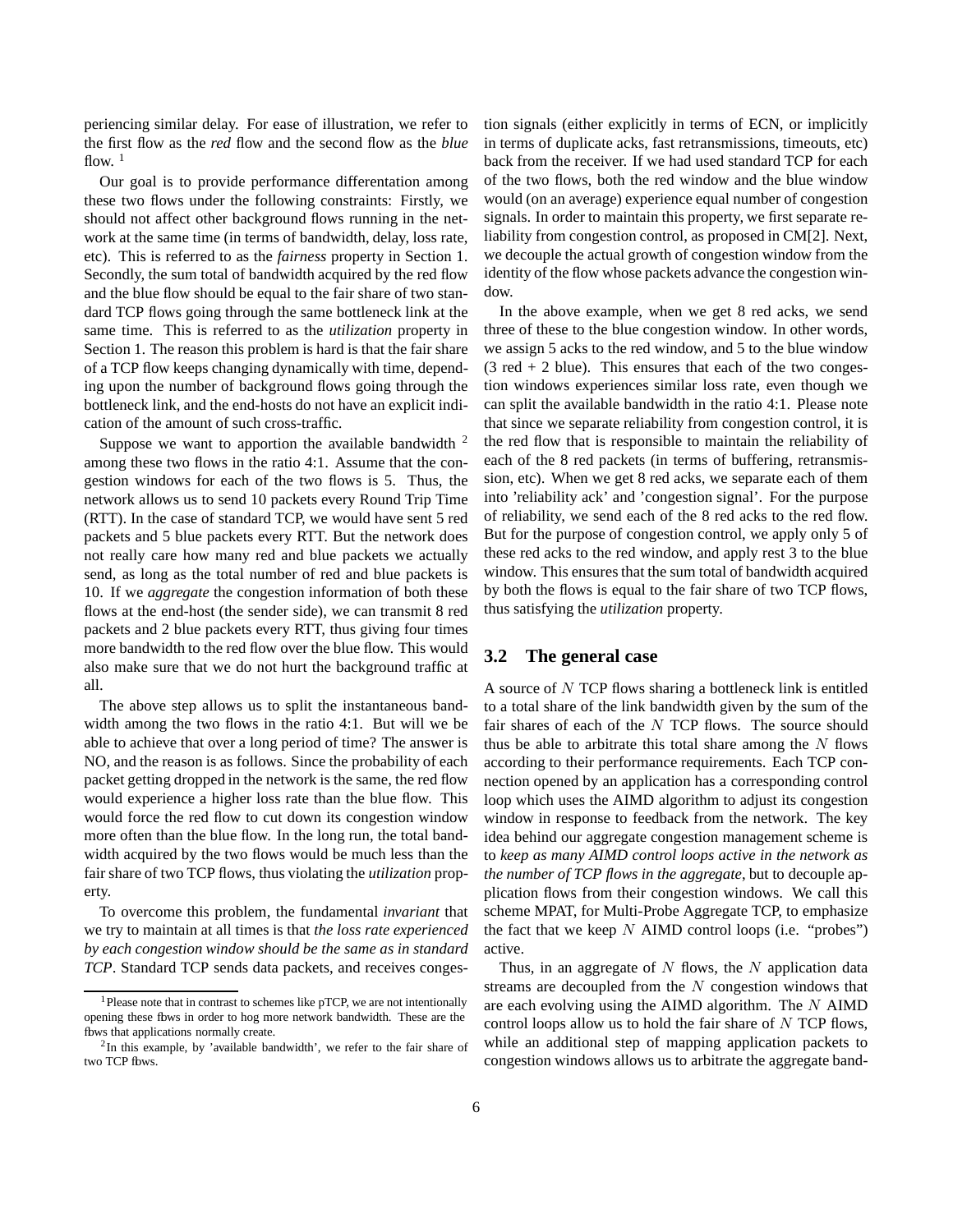width to provide the desired QoS. Since the identity of packets driving a given AIMD loop is irrelevant, this remapping is transparent to the network. Thus, the aggregate appears as N standard TCP flows to the network, providing appropriate fairness to any background TCP or TFRC traffic. Please note that this is different from all the existing schemes[2, 3, 21], which keep only one bandwidth estimation probe active in the network, and hence suffer from problems of scalability and fairness.

The following section describes MPAT in detail.

# **3.3 The MPAT Algorithm**

Consider N TCP connections running simultaneously as part of an aggregate, sharing the same bottleneck link in the network. Let these flows be labeled as  $f_i$ ,  $1 \leq i \leq N$ . Let  $C_i$ represent the congestion window of flow  $f_i$ . We introduce another variable  $A_i$  which denotes the MPAT window for flow  $f_i$ . Let C denote the aggregate congestion window, given by the sum of the congestion windows of all flows. Let  $x_i$  denote the fraction of the total bandwidth allocated to flow  $f_i$ , such that  $\sum_i x_i = 1$ . The shares  $x_i$  are derived from the performance requirement of the flows  $f_i$ , and could change dynamically with time.

Note that C represents the product of the bandwidth available to the aggregate and the round-trip delay (RTT) on the logical overlay link. While TCP would allocate  $C$  among the  $N$  flows roughly equally in every RTT, MPAT would allocate C in accordance with the performance requirements of the flows. In other words,

$$
A_i = x_i * C \tag{1}
$$

The actual number of packets that flow  $f_i$  is allowed to send every RTT is  $min(A_i, W_i)$ , where  $W_i$  is the minimum of the sender and receiver window sizes for flow  $f_i$ . With standard TCP, flow  $f_i$  would be allowed to send  $min(C_i, W_i)$  packets every RTT.

| $C_i$    | Congestion Window for flow $i$ |  |  |  |  |  |  |  |
|----------|--------------------------------|--|--|--|--|--|--|--|
| $A_i$    | MPAT Window for flow i         |  |  |  |  |  |  |  |
| $\Gamma$ | $\sum_i C_i$                   |  |  |  |  |  |  |  |
| $x_i$    | Bandwidth share of flow i      |  |  |  |  |  |  |  |
| $W_i$    | Minimum of sender and receiver |  |  |  |  |  |  |  |
|          | window size for flow $i$       |  |  |  |  |  |  |  |

### Table 3: Symbols and their meanings

Each connection  $i$  maintains a mapping of the sequence numbers of its packets to the identifier of the congestion window through which the packets were sent. We refer to this

mapping as  $\mathit{seqno2id}_i()$ . This mapping is maintained as a list ordered by increasing sequence number. For each congestion window  $i$ , we also maintain the inverse of this mapping, i.e. the list of packet sequence numbers sent through this window. We refer to this mapping as  $id2seqno_i()$ . This mapping is also maintained as a list ordered by increasing timestamps (i.e., the time at which the packet was sent). We use a variable per congestion window that keeps track of the number of outstanding packets that have been sent through that window.

#### **3.3.1 Transmit Processing**

Whenever connection  $f_i$  sends out a packet with sequence number s, it tries to find a connection (say  $j$ ) with open congestion window. Congestion window  $j$  is said to be open if the number of outstanding packets sent through it is less than  $C_i$ . Note that the packets sent using congestion window  $j$  could belong to  $f_j$ , or to any other flow in the aggregate. In practice,  $j$  could be the same as  $i$ . Connection  $i$  then stores the mapping of seqno s to congestion window j in  $seqno2id_i()$ . We also store the inverse mapping in  $id2seqno_j()$ 

#### **3.3.2 Receive Processing**

Our implementation is based on TCP-SACK. When we receive an acknowledgement for a packet with sequence number s, belonging to flow  $f_i$ , we use the mapping  $seqno2id_i()$  to find the congestion window  $j$  through which the packet was sent. We then look at the inverse mapping  $id2seqno_j()$  to find if the ack received is in sequence or not. We then apply the standard AIMD algorithm to congestion window  $j$ . Thus, if the ack is in sequence, we linearly increase  $C_j$  to  $C_j + 1/C_j$ . If it is a duplicate ack (in case of SACK, this would be the ack for a later packet in sequence), we enter the fast retransmit phase, halving  $C_j$  if we get three duplicate acks (in case of SACK, three out-of-sequence acks).

#### **3.3.3 Mapping sequence numbers to congestion windows**

The choice of the mapping of a sequence number to a congestion window is critical, since it affects the number of fast retransmit-induced window halvings that an MPAT aggregate receives over a given interval of time, and hence the total bandwidth gained by it. Recall that standard TCP-SACK considers multiple losses within a single congestion window as one loss event for fast retransmit, and hence cuts down its window by half only once. To understand how this affects MPAT, consider the following example: There are two TCP flows running simultaneously as part of an MPAT aggregate. Connection 1 has a window size of 20, and has packets 1 through 20 outstanding in the network. Suppose packets 8 and 9 get dropped. Since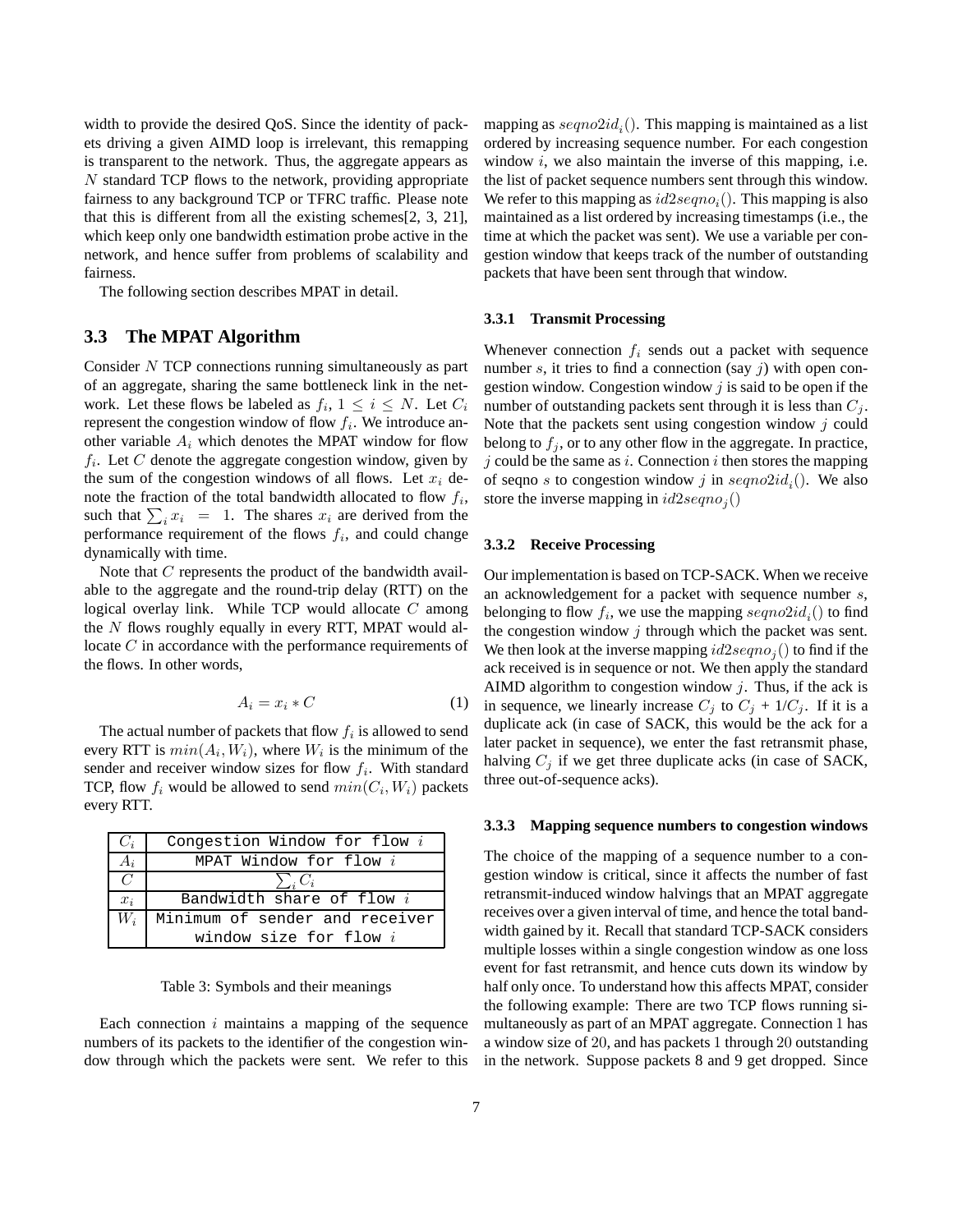both these packets belong to the same window, standard TCP-SACK would treat them as one signal for fast retransmit, and hence cut down its window only once.

MPAT could treat this situation as either one or two fast retransmit signals, depending upon the mapping  $seqno2id_1()$ . Consider the case when sequence numbers 8, 10-12 are mapped to  $C_1$ , and sequence numbers 9, 13-15 are mapped to  $C_2$ . The acks for packets 10-12 will be charged to  $C_1$ , which will treat all three of them as duplicate acks for packet 8, and hence cut down its window by half. But the acks for packets 13-15 will be charged to  $C_2$ , which will again treat them as duplicate acks for packet 9, and hence cut down its window by half. This example shows how two packet losses within the same window could lead to two fast retransmit signals. On the other hand, if both packets 8 and 9 were mapped to  $C_1$ , this would lead to only one fast retransmit signal. In this case, flow 2 would treat acks for packets 13-15 as if they were received in sequence, and hence would *not* reduce its window.

We tried out three different algorithms to map the packet with sequence number s, belonging to flow  $f_i$ , to a congestion window :

- If sequence number  $s 1$  was sent through congestion window  $k$ , send the current packet s through window  $k$ if it is open. Else, randomly pick an open congestion window to send the packet. This algorithm turns out to be aggressive to the background flows since consecutive packet losses are charged to the same congestion window, and get absorbed into one loss event for fast retransmit, reducing the number of window reductions.
- If sequence number  $s 1$  was sent through congestion window  $k$ , randomly choose an open congestion window different from  $k$ . This scheme turns out to be more conservative than standard TCP, since it forcibly maps multiple losses on a flow to different congestion windows, causing each one of them to be cut down.
- Map s to an open congestion window picked uniformly at random. This option turns out to be a reasonable compromise between the two extremes. In fact, it turns out to be conservative when one of the flows has a very large share of the aggregate congestion window, since it still spreads out the losses of packets on that flow to multiple congestion windows. We use this option in our implementation.

Whenever any of the congestion windows in the aggregate changes, the aggregate congestion window also changes, and hence we must also update the MPAT windows  $A_i$  of all connections using equation 1. Note that this means that whenever the congestion window for one of the flows is cut down, the loss in available bandwidth gets distributed proportionally among the MPAT windows of all the flows. This has the effect of reducing the inter-connection variance in throughput, as we shall see later in section 4.6.

### **3.3.4 TFRC variant**

There exists a TFRC[23] variant of MPAT, in which instead of  $N$  AIMD control loops, we have  $N$  rate adjustment loops, each driven by the standard TCP throughput equation for one TCP flow. Note that loss probabilities will be measured by congestion window, i.e. over data sent using a given rate adjustment loop, irrespective of which application flow the packets came from. Loss events will be mapped to congestion windows in the same way as described above. The TFRC variant enjoys the same transparency properties as the AIMD version, in that each rate adjustment loop is oblivious to the identity of the packets driving it. As a result, the TFRC variant of MPAT appears as a set of N independent TFRC flows to the network. All of our experiments in this paper are with the AIMD version of MPAT.

#### **3.4 Implementation**

We have prototyped our proposed aggregate congestion management scheme in Daytona[28], a user-level TCP stack running on Linux. Daytona can be linked as a library into an application, and offers the same functions as that provided by the UNIX socket library. Daytona talks to the network using a raw IP socket, thus avoiding any processing in the operating system's TCP stack. All TCP processing is done at user-level, and pre-formed TCP packets are handed to the IP layer to be sent over a raw socket.

Our user-level implementation allowed us to run wide-area experiments on diverse locations in the Internet, as well as in controlled public network testbeds like Emulab [11], without requiring control over the operating system.

A key goal in MPAT is to ensure that we hold the fair share of N TCP flows in the process. Thus, each AIMD control loop should be kept running as long as there are packets available to drive it. Note that if a flow with a high share of the aggregate congestion window gets send or receive window limited, or has a period of inactivity, then it may leave some of its share of the aggregate congestion window unused. Left alone, the aggregate would lose this unused share to the background traffic. By using a work-conserving scheduler on the aggregate, however, we make sure that other flows in the aggregate take up such unused bandwidth, if they have data to send.

An implementation detail concerns the amount of memory allocated per socket corresponding to a connection. Due to an unequal apportionment of the total bandwidth among different connections, each connection needs a different amount of buffer memory at any given instant of time. Currently our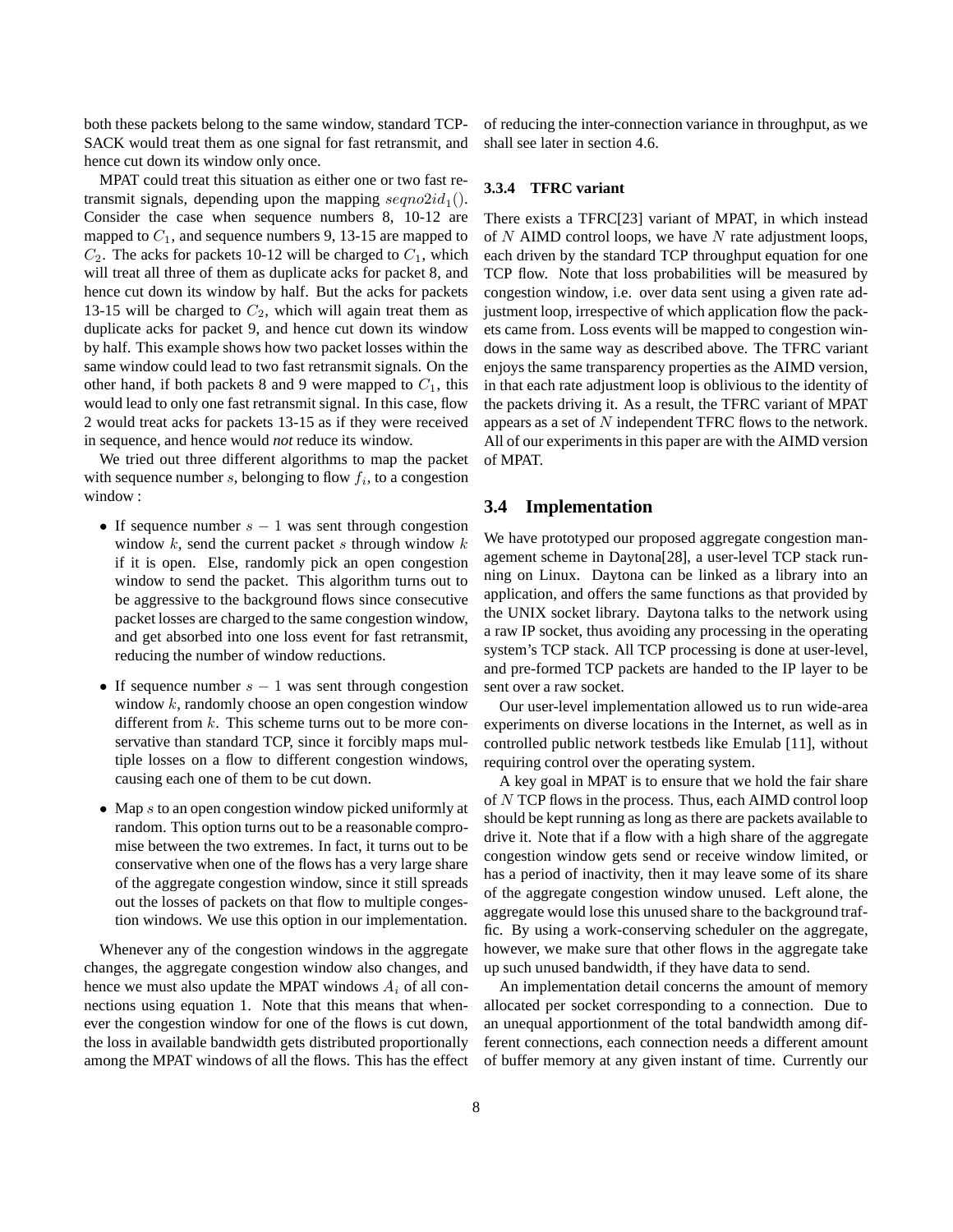implementation statically partitions a large chunk of memory between connections in accordance with their performance requirements. In the future, our implementation would dynamically allocate socket memory, as proposed in [20].

# **4 Evaluation**

In this section, we conduct extensive experimentation to evaluate the fairness, utilization and scalability properties of MPAT. We have conducted experiments both over the *real Internet* and in controlled settings under stable conditions, reverse traffic, and transient congestion. We built our own wide-area network testbed consisting of a network of nodes in diverse locations (including US, Europe and Asia). Our main goal in choosing these nodes is to test our system across wide-area links which we believe have losses. For this reason, we made sure that the whole path is not connected by Internet2 links (known to have very few losses). We changed the routing tables of our campus network to make sure that the path to our destination did not take any of the Internet2 links. We also did experiments on the Emulab network [11], which provides a more controlled setting for comparing our scheme with other approaches. All of our experiments used unconstrained send and receive windows on both ends of the TCP connections, so that flow control does not kick-in before congestion control. As background traffic we use long lived TCP connections and bursty web traffic. We had a Maximum Segment Size (MSS) of 1460 bytes in all our experiments.

# **4.1 Scalability**

Using experiments on both the Emulab network and the real Internet, we found that the MPAT scheme can hold the fair share of 100 TCP flows running simultaneously as part of an aggregate, irrespective of how the aggregate bandwidth was apportioned among the aggregate's flows. The limits on scalability beyond 100 flows arise due to other factors like minimum amount of bandwidth needed per connection, bottleneck shifting from network to memory, etc.

As noted in section 2, mulTCP scales only up to 20-25 flows in the Emulab setting. In a real Internet experiment, we found mulTCP to scale upto 10 to 15 flows.

### **4.2 Performance differentiation**

The MPAT scheme can be used to apportion the total available bandwidth among different flows in any desired ratio. Even though the total fair share allocated to the aggregate keeps changing with time, MPAT can maintain the target performance differential at all times. We could give a maximum of 95 times more bandwidth to one TCP flow over another.

The real limits to scalabiliy for large performance differential arise from the fact that every connection needs to send a minimum of 1-2 packets every RTT [38]. In the future, we plan to change this to 1 packet every  $k$  RTTs, as proposed in [26].

As an example, Figure 3(a) shows the bandwidth allocated to five TCP flows running as part of an MPAT aggregate between Utah and our campus network on the east coast (RTT approximately 70 msec). There were five more long-running standard TCP flows in the background (in both directions). We tried to split bandwidth in the ratio 1:2:3:4:5. The graph is for a period of 5 min, with data samples taken every 500msec (approx 7 RTTs). The average amount of bandwidth that each of the five flows got was 135 KBps, 265 KBps, 395 KBps, 530 KBps and 640 KBps respectively. We can see that the MPAT scheme is very effective at maintaining the desired target differential among different flows at all times, irrespective of the total share of bandwidth that the aggregate is entitled to. The average bandwidth of a standard TCP flow running in background during this time period was 400 KBps. During the process of splitting bandwidth, the MPAT aggregate holds its total fair share of approximately 2000 KBps, as seen in Figure 3(b), thus satisfying the *utilization* criterion.

### **4.3 Fairness to background flows**

As noted earlier, an MPAT aggregate is naturally fair to background TCP traffic since the remapping of application packets to congestion windows is transparent to the  $N$  AIMD control loops in the aggregate, which means that the network effectively see  $N$  standard TCP flows. Under the same experimental conditions as above, Figure  $5(c)$  shows the ratio of total bandwidth occupied by the MPAT aggregate ( $N = 16$ ) as compared to the total bandwidth of 10 standard TCP flows running in background.

### **4.4 Interaction between multiple MPAT flows**

To analyse the behavior of multiple competing virtual overlay links using MPAT, we study the bandwidth achieved by multiple MPAT aggregates running simultaneously. Again, as noted earlier, the behavior of an MPAT aggregate with  $N$  flows is similar to  $N$  independent TCP flows running without any aggregation. This suggests that each MPAT aggregate should be able to get a share of the bottleneck bandwidth depending upon the number of flows in each aggregate, and the number of background TCP flows.

To verify this hypothesis, we ran 5 MPAT aggregates, each with a different value of  $N$ , together with 5 background TCP flows between Utah and our campus network on the east coast. The five MPAT aggregates use  $N = 2, 4, 6, 8$  and 10. We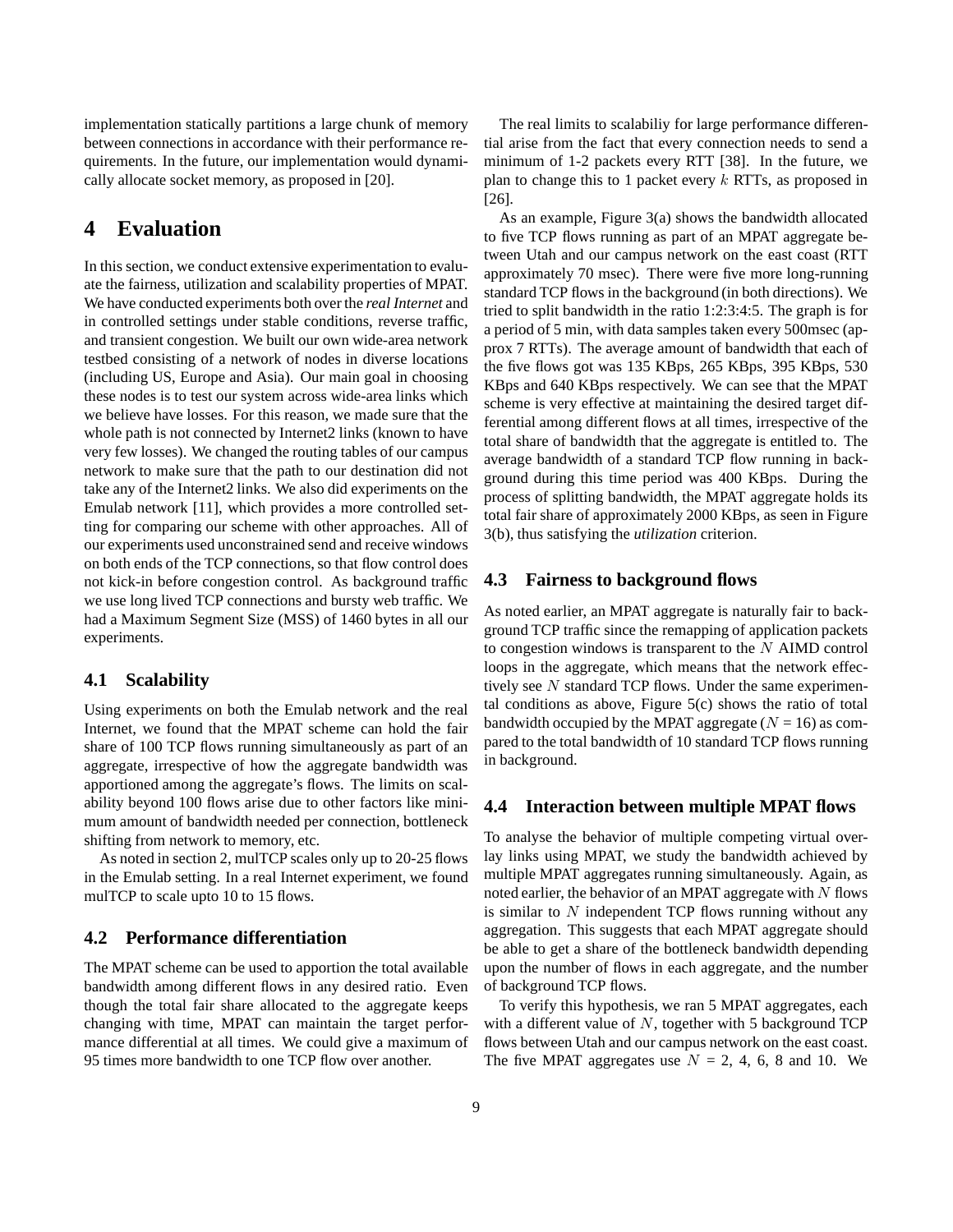

(a) MPAT can apportion bandwidth among its fbws, irrespective of the total bandwidth available.

(b) The MPAT aggregate can hold its total fair share

Figure 3: MPAT can apportion bandwidth in the desired ratio, while holding its total fair share.

then replaced each aggregate with the same number of independent TCP flows. The experiment was repeated during different times of day. Figure 4 shows the bandwidth for each of the five MPAT aggregates, with data points sampled every 1sec. Tables 4(a) and 5(a) show the number of fast retransmits, (labelled *# Fast*), number of timeouts and bandwidth for each flow within the MPAT aggregate over a period of 390 seconds. Tables 4(b) and 5(b) show the corresponding data for the non-aggregated case. Note that in both cases, the achieved bandwidth and loss rates seen by the background TCP flows are similar. The bandwidth obtained by each aggregate is always proportional to the number of flows it had, and when the flows within an aggregate were run independently, the sum of bandwidths achieved by these flows was similar to the bandwidth achieved by the aggregate. This shows that MPAT is not a selfish scheme. Competing MPAT flows cooperate with each other, and with the background traffic. The experiment also illustrates that MPAT adequately satisifies the utilization property.

# **4.5 Adaptation to changing performance requirements**

When the performance requirements of various flows within an aggregate change, our scheme simply needs to update the MPAT windows  $A_i$  for all flows using equation 1, and thus should be able to respond very quickly (typically 2-3 RTTs) to



Figure 4: Competing MPAT aggregates cooperate with each other.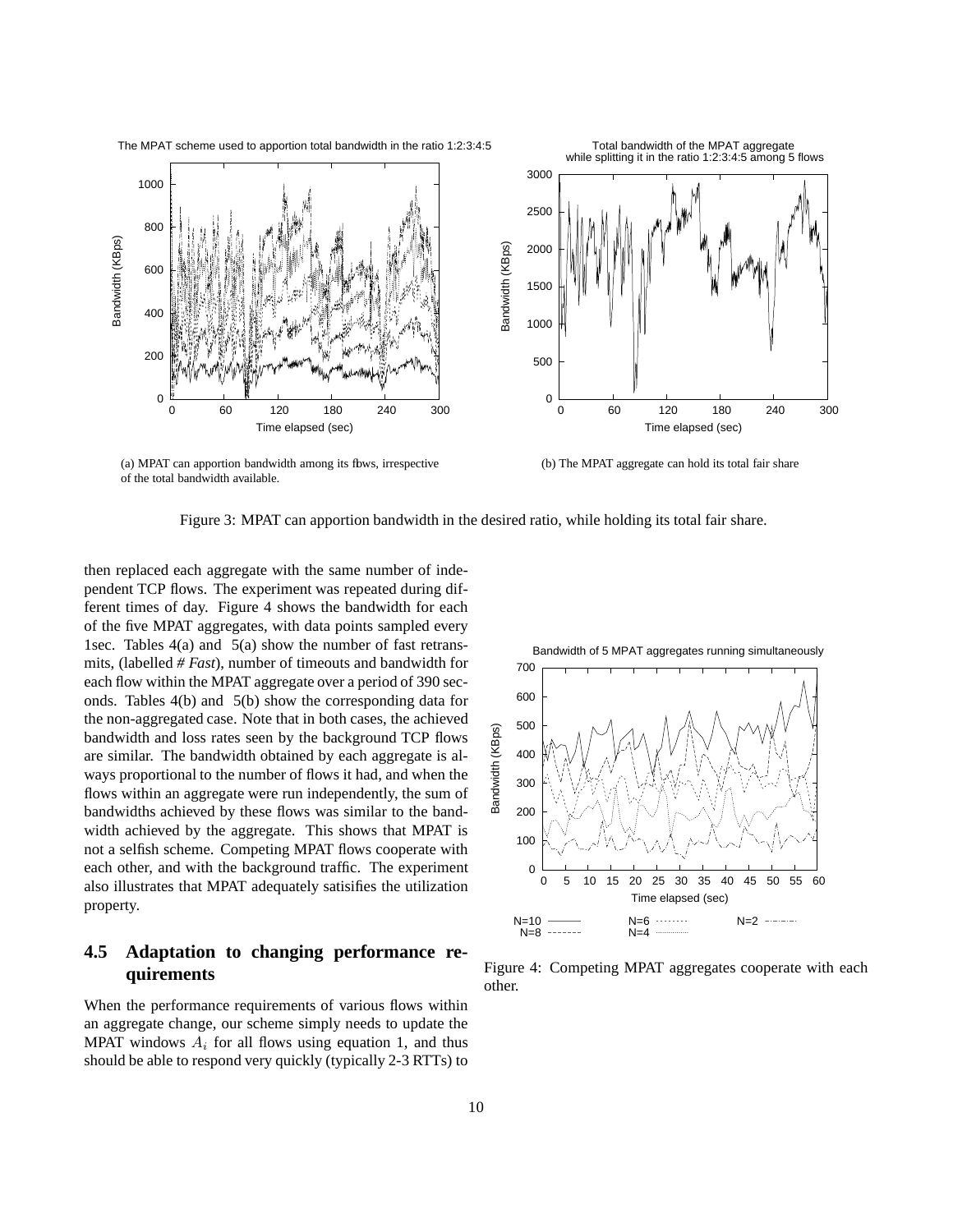|    | N      | #<br>Fast | #<br>Timeouts | Bandwidth | N         | Fast<br># | # Timeouts | Bandwidth |
|----|--------|-----------|---------------|-----------|-----------|-----------|------------|-----------|
|    |        |           |               | (KBps)    |           |           |            | (KBps)    |
| 2  | (MPAT) | 511       | 250           | 51.4      | 2(TCP)    | 498       | 218        | 56.1      |
| 4  | (MPAT) | 474       | 231           | 49.5      | $4$ (TCP) | 479       | 234        | 58.5      |
| 6  | (MPAT) | 499       | 235           | 50.3      | 6(TCP)    | 481       | 215        | 58.9      |
| 8  | (MPAT) | 495       | 235           | 50.1      | 8(TCP)    | 481       | 216        | 57.1      |
| 10 | (MPAT) | 502       | 236           | 49.8      | 10(TCP)   | 490       | 218        | 57.2      |
| 5  | TCP)   | 401       | 258           | 48.6      | 5(TCP)    | 497       | 213        | 56.3      |

(a) With Aggregation (day time)

(b) Without Aggregation (day time)

| Table 4: Multiple MPAT aggregates running simultaneously cooperate with each other (day time). |  |  |  |
|------------------------------------------------------------------------------------------------|--|--|--|
|                                                                                                |  |  |  |

|    | N      | #<br>Fast | #<br>Timeouts | Bandwidth |           | #<br>Fast | Timeouts<br># | Bandwidth |
|----|--------|-----------|---------------|-----------|-----------|-----------|---------------|-----------|
|    |        |           |               | (KBps)    |           |           |               | (KBps)    |
| 2  | (MPAT) | 565       | 44            | 97.6      | $2$ (TCP  | 540       | 28            | 106.7     |
| 4  | (MPAT) | 564       | 34            | 98.5      | $4$ (TCP) | 542       | 25            | 110.9     |
| 6  | (MPAT) | 555       | 39            | 98.1      | 6(TCP)    | 546       | 27            | 108.5     |
| 8  | (MPAT) | 535       | 38            | 99.3      | 8(TCP)    | 539       | 25            | 106.4     |
| 10 | MPAT)  | 537       | 41            | 97.9      | 10(TCP)   | 531       | 26            | 109.5     |
| 5  | TCP)   | 577       | 41            | 93.6      | 5(TCP)    | 538       | 30            | 107.1     |

(a) With Aggregation (night time)

(b) Without Aggregation (night time)

Table 5: Multiple MPAT aggregates running simultaneously cooperate with each other (night-time).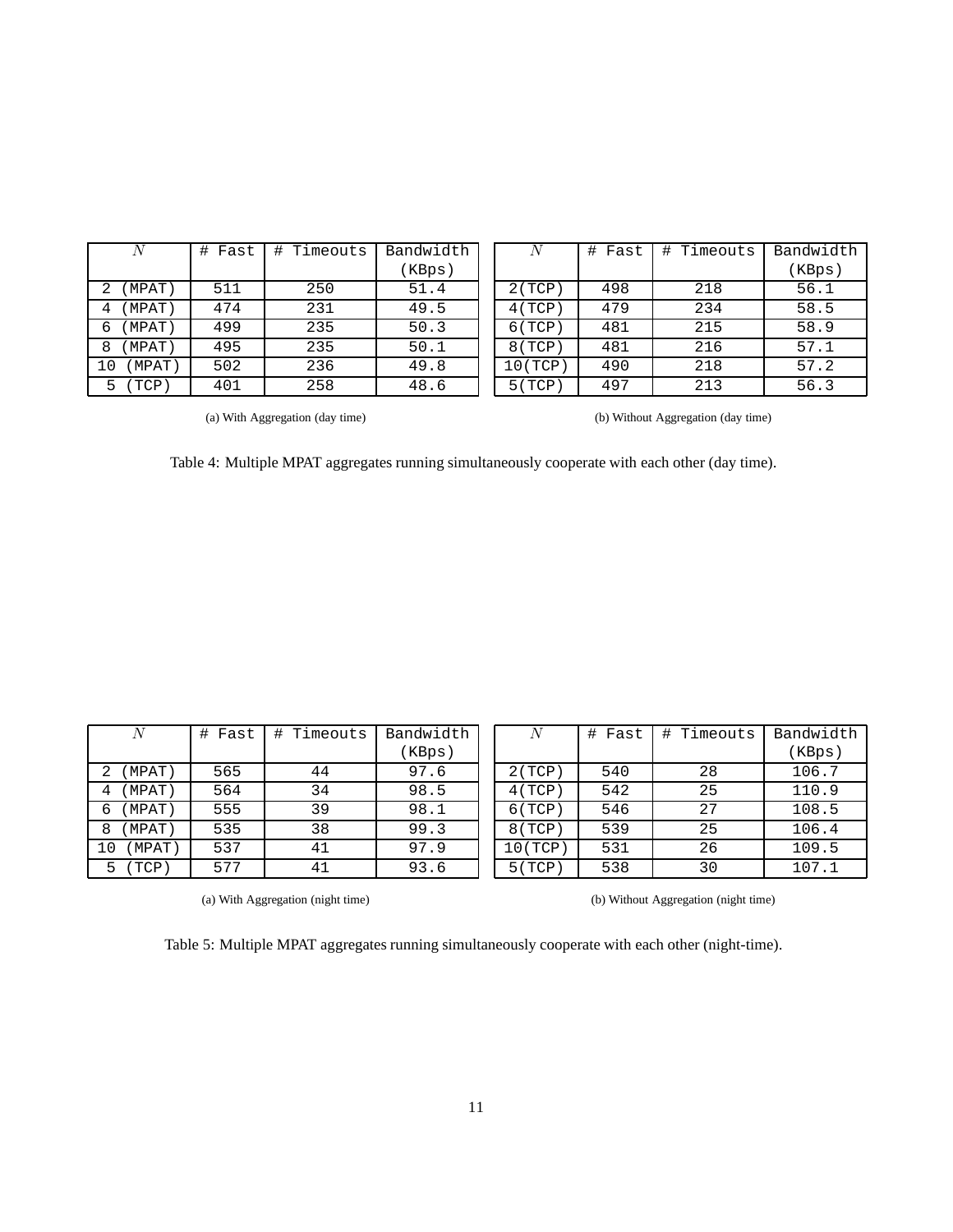



(b)

Ratio of total bandwidth achieved by an MPAT aggregate (N=16) relative to total bandwidth of 10 standard TCP.



Figure 5: MPAT exhibits much lower variance due to sharing of losses, and is friendly to the background traffic.

dynamically changing performance requirements with time.

To test this claim, we ran an MPAT aggregate consisting of three flows between Utah and our campus network on the east coast, with 5 more long-running standard TCP flows in the background (in both directions). We changed the performance requirements every minute. Figure 6(a) shows how the absolute bandwidth for each of the three connections varies with time for a period of nine minutes. Data points have been sampled every 500 msec (approx 7 RTTs). Figure 6(b) shows relative bandwidth of the three flows at all times, along with the target performance differential. We can see that MPAT very quickly adapts to changing performance requirements. Note that during the time interval  $t = 240$  to  $t = 300$  sec, we were able to split bandwidth in the ratio 95:1.

### **4.6 Reduced variance**

The total bandwidth of an MPAT aggregate is equivalent to the sum of N independent standard TCP flows, each of which uses an AIMD control loop. Multiplexing of these control loops smooths out the bandwidth variations within each AIMD loop, thus reducing the variance in throughput of an MPAT aggregate drastically. This is in contrast to mulTCP that exhibits increasing variance with N.

To demonstrate this, we ran an MPAT aggregate consisting of 16 flows between Utah and our campus network on the east coast. We had 10 long-running standard TCP flows running in the background. Figure 5(b) shows how the total bandwidth occupied by the MPAT aggregate varies with time. Figure 5(a) shows the bandwidth of a mulTCP flow (with  $N = 16$ ) under similar conditions. Data points have been sampled every 200msec (3 RTTs).

Comparing Figure 5(a) and Figure 5(b), we see that mulTCP has a very high variance as compared to that of MPAT. Please note that the y-axis in Figure 5(b) is shown for the range 1000- 3000 KBps, while that in Figure 5(a) is for the range 0-2000 KBps. This is because a mulTCP connection with  $N = 16$  gets much less throughput than the fair share of 16 TCP flows.

# **4.7 Adaptation to Transient Congestion**

The MPAT scheme must be robust to transient congestion in the network, and more generally, to variations in the fair share of bandwidth available to the aggregate. With transient congestion, an MPAT aggregate must learn about a change in its total fair share using the AIMD algorithm. The change is apportioned among the aggregate's flows quickly through an adjustment of the MPAT windows  $A_i$  of all flows, ensuring that the desired bandwidth ratio is maintained at all times.

To study the responsiveness of MPAT to transient congestion, we conducted experiments on the Emulab network over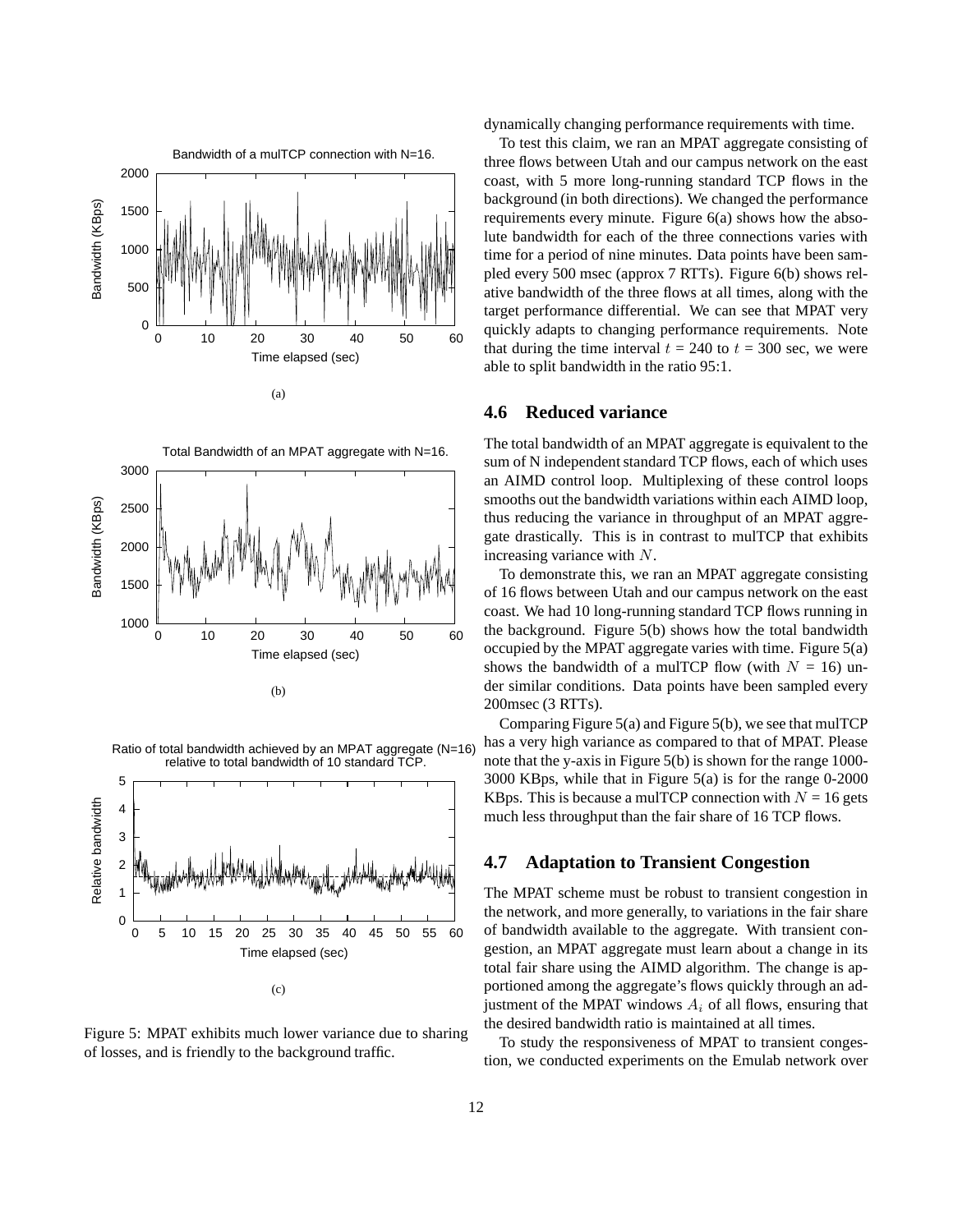



(a) This figure shows how the absolute bandwidth achieved by fbws that are part of an MPAT aggregate  $(N=3)$  adapts itself when priorities keep changing dynamically with time.

(b) This figure shows how the relative bandwidth achieved by fbws that are part of an MPAT aggregate  $(N=3)$  adapts itself when priorities keep changing dynamically with time.

Figure 6: MPAT Scheme can adapt itself very quickly to dynamically changing performance requirements.

an emulated link of bandwidth 90 Mbps and RTT 50msec. We ran an MPAT aggregate consisting of 10 flows with different performance requirements. Transient congestion was created by introducing constant bit rate (CBR) as well as TCP traffic in the background. We also used 10 long-running standard TCP flows in both directions. At  $t=120$  sec, we introduce a CBR flow in the background with rate 30Mbps. As shown in Figure 7(b), MPAT cuts down its total bandwidth in about 4-6 RTTs (200-300 msec), while still apportioning bandwidth within the aggregate in the desired ratio at all times. At t=240sec, we removed the background CBR traffic. As seen in figure 7(c), MPAT reclaims its fair share of the remaining bandwidth.

When background TCP traffic was introduced to create transient congestion, it takes about 15-20 (1 sec) RTTs for both MPAT and the background TCP flows to settle into their respective fair shares, as seen in figures 8(b) and 8(c). This is because the new TCP flows begin in slow-start mode, and are also adapting to their fairshare together with MPAT. As earlier, MPAT always apportioned bandwidth within the aggregate in the desired proportion.

# **4.8 Bursty background traffic**

Most of the results we described above are for long-running TCP flows in the background. We also tested our scheme with bursty web traffic running in background. We did this using

a *wget* loop downloading web pages in the background, together with MPAT. While bursty traffic increased the absolute number of retransmits and timeouts *proportionally* for all aggregates and the background traffic, we did not see any qualitative change in the results. In other words, MPAT exhibited the same scaling, fairness and utilization properties with bursty traffic.

# **5 Conclusions**

The paper demonstrates for the first time the viability of providing differential services, at large scale, among a group of TCP flows that share the same bottleneck link. We demonstrate this through a range of experiments on the real Internet which show that an MPAT aggregate can hold its fair share of the bottleneck bandwidth while treating other flows fairly (either individual TCP flows or other MPAT aggregates). We also demonstrate that within an aggregate, MPAT allows substantial differentiation between flows (up to 95:1). This suggests that MPAT is therefore an appropriate candidate technology for broader overlay QoS services, both because MPAT provides the requisite differentiation and scalability, and because MPAT can co-exist with other TCP flows and with other MPAT aggregates. This result opens the door to experimentation with more easily deployable network QoS schemes such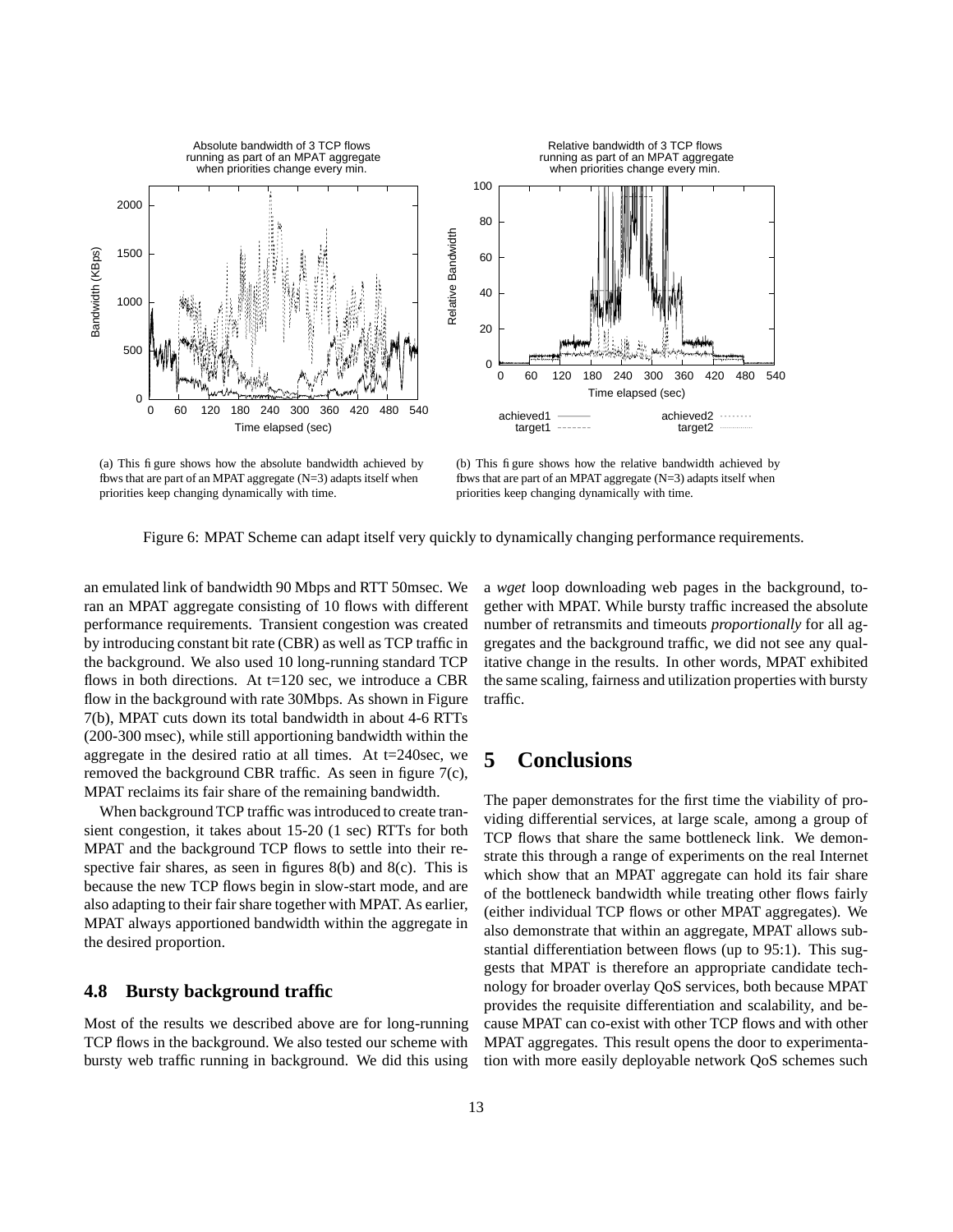

(a) This figure shows how the total bandwidth achieved by an MPAT aggregate  $(N=16)$  adapts itself with additional UDP traffic introduced at t=120 and then removed at t=240.



(b) This figure shows how the total bandwidth achieved by an MPAT aggregate  $(N=16)$  decreases with additional background UDP traffic introduced at t=120.



(c) This figure shows how the total bandwidth achieved by an MPAT aggregate (N=16) increases with additional background UDP traffic removed at t=240.

Figure 7: Behavior of MPAT Scheme with transient congestion induced by long-running UDP flows.



(a) This figure shows how the total bandwidth achieved by an MPAT aggregate  $(N=16)$  adapts itself with additional TCP traffic introduced at t=120 and then removed at t=240.



(b) This figure shows how the total bandwidth achieved by an MPAT aggregate  $(N=16)$  adapts itself with additional background TCP traffic introduced at t=120.



(c) This figure shows how the total bandwidth achieved by an MPAT aggregate (N=16) adapts itself with additional TCP background traffic removed at t=240.

Figure 8: Behavior of MPAT Scheme with transient congestion induced by long-running TCP flows.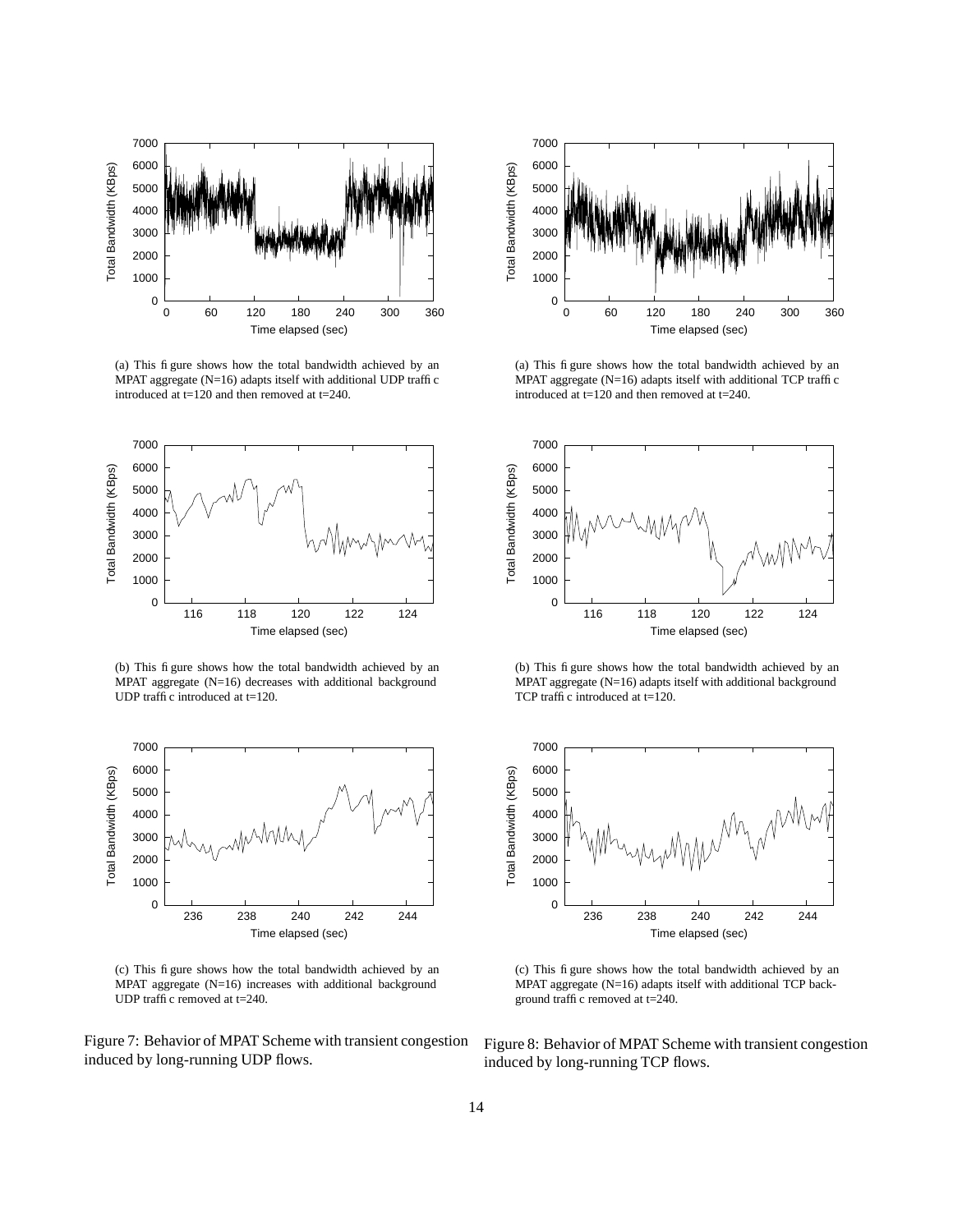as the overlay.

Having said that, this paper does not make the broader conclusion that overlay QoS works. In order to do that, we must understand the end-to-end behavior of flows (TCP and otherwise) over a multihop overlay. This means among other things that we must understand the interactions between the individual overlay hops (be they TCP or TFRC) of the same overlay, between aggregates on different overlays, and between all of these and the end-to-end flow control of the TCP connections running over the overlay. It is also important to understand how an overlay QoS could be combined with RON-type overlay functionality used to actually enhance performance (not just provide differentiation).

There may also be other uses for MPAT aggregation. For instance, in the back end systems of a web service data center, MPAT could be used to provide differential service among different kinds of customers (gold, silver, bronze). This is possible in part because MPAT only needs to be deployed at the sending end of a TCP connection. For this to work, however, the TCP flows must share a bottleneck. This in turns requires that the server implementing MPAT can determine which flows, if any, share the bottleneck. These possible uses of MPAT provide exciting avenues for future research.

# **References**

- [1] V. Padmanabhan, *Addressing the Challenges of Web Data Transport*, Ph.D. Thesis, University of California at Berkeley, Sept 1998. http://www.cs.berkeley.edu/ padmanab/phdthesis.html
- [2] H. Balakrishnan and H. S. Rahul and S. Seshan, *An Integrated Congestion Management Architecture for Internet Hosts*, in Proceedings of ACM SIGCOMM, pages 175-187, Sept 1999.
- [3] J. Crowcroft and P. Oechslin, *Differentiated End-to-End Internet Services using a Weighted Proportional Fair Sharing TCP*, ACM Computer Communication Review, 28(3):53-69, July 1998.
- [4] V. Padmanabhan and R. Katz, *Addressing the Challenges of Web Data Transport*, Unpublished, Jan 1998. http://www.research.microsoft.com/padmanab/papers/thesispaper.pdf
- [5] P. Key, L. Massoulie and B. Wang , *Emulating Lowpriority Transport at the Application Layer: A Background Transfer Service*, in Proceedings of Sigmetrics, New York City, June, 2004
- [6] D. Andersen and H. Balakrishnan and M. Kaashoek, and R. Morris, *Resilient Overlay Networks*, in Proceedings of 18th ACM SOSP, Oct 2001.
- [7] V. Padmanabhan, *Coordinating Congestion Management and Bandwidth Sharing for Heterogeneous Data Streams*, in Proceedings of NOSSDAV'99, Basking Ridge, NJ.
- [8] P. Gevros and F. Risso and P. Kirstein, *Analysis of a method for differential TCP service*, in Proceedings of IEEE GLOBECOM, pages 1699-1708, Dec 1999.
- [9] L. Subramanian and I. Stoica and H. Balakrishnan and R. Katz, *OverQoS: An Overlay Based Architecture for Enhancing Internet QoS*, Accepted for publication in First Symposium on Networked Systems Design and Implementation (NSDI), March 2004.
- [10] J. Touch, *TCP Control Block Interdependence*, RFC-2140, April 1997.
- [11] Emulab test-bed. http://www.emulab.net
- [12] Planetlab test-bed. http://www.planet-lab.org
- [13] D. Andersen and D. Bansal and D. Curtis and S. Seshan and H. Balakrishnan, *System Support for Bandwidth Management and Content Adaptation in Internet Applications*, in Proceedings of the 4th Symposium on Operating Systems Design and Implementation, pages 213-226, Oct 2000.
- [14] 3rd Generation Partnership Project 2 (3GPP2), *Quality of Service: Stage 1 Requirements,* 3GPP2 S.R0035, www.3gpp2.org
- [15] A. Bestavros and O. Hartmann, *Aggregating Congestion Information Over Sequences of TCP Connections*, In BUCS-TR-1998-001, Boston University, Dec 1998.
- [16] R. Braden and D. Clark and S. Shenker, *Integrated services in the Internet architecture: an overview*, RFC 1633, June 1994.
- [17] S. Blake and D. Black and M. Carlson and E. Davies and Z. Wang and W. Weiss, *An architecture for differentiated services*, RFC 2475, Oct 1998.
- [18] A. Akella and S. Seshan and H. Balakrishnan, *The Impact of False Sharing on Shared Congestion Management*, in Proceedings of ACM SIGCOMM Computer Communication Review, Jan 2002.
- [19] J. Padhye and J. Firoiu and J. Kurose, *Modelling TCP Throughput: A Simple Model and its Empirical Validation*, in Proceedings of ACM SIGCOMM, pages 303-314, Aug 1998.
- [20] J. Semke and J. Mahadavi and M. Mathis, *Automatic TCP Buffer Tuning*, in Proceedings of ACM SIGCOMM, pages 315-323, Aug 1998.
- [21] H.T. Kung and S.Y. Wang, *TCP Trunking: Design, Implementation and Performance*, in Proceedings of 7th International Conference on Network Protocols (ICNP'99), pages 222-231, 1999.